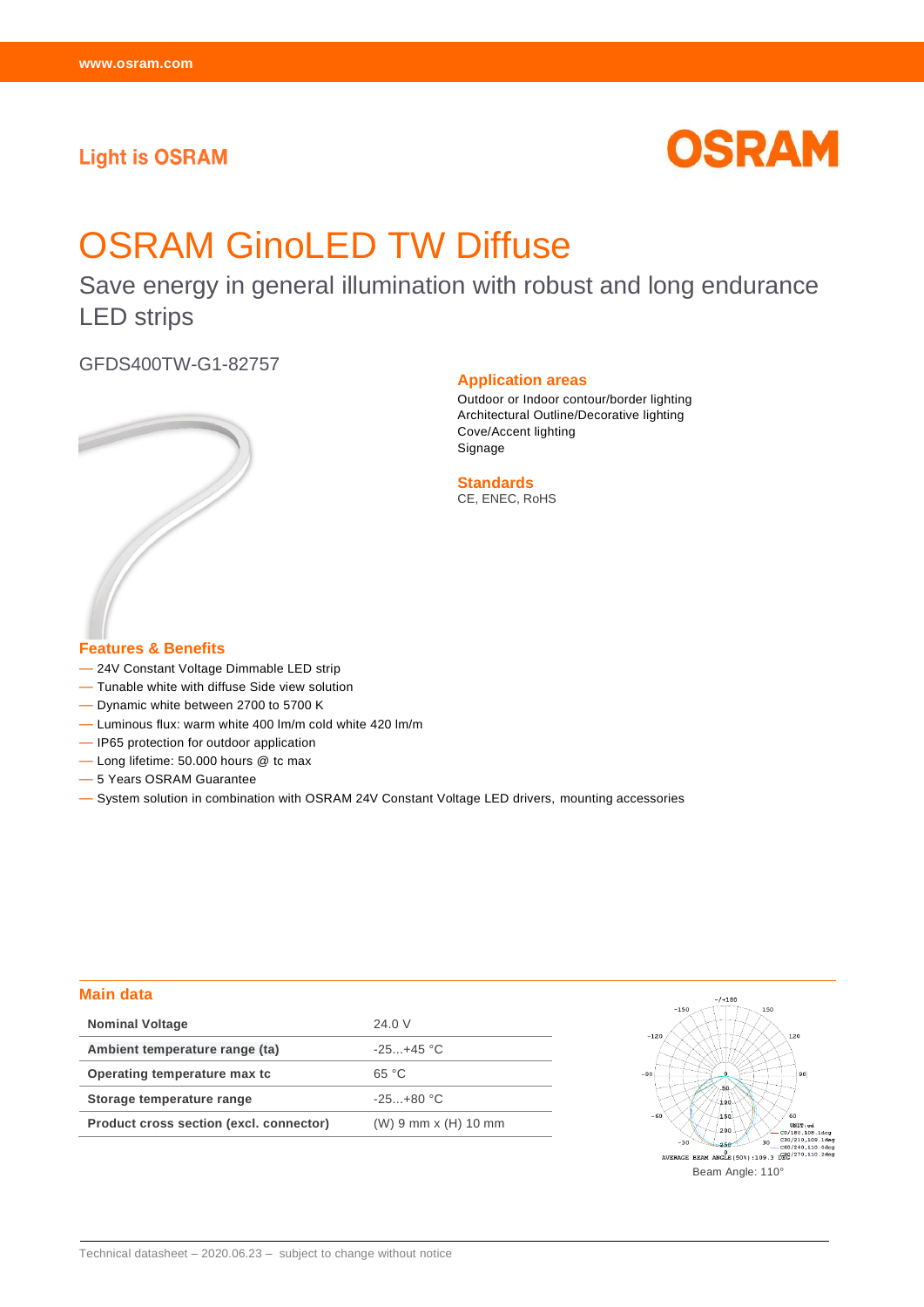# **Mechanical data**



| Model type                | Length L<br>[mm] | Width<br>W<br>[mm] | Heigh H<br>[mm] | L1<br>[mm] | L <sub>2</sub><br>[mm] | L3<br>[mm] |
|---------------------------|------------------|--------------------|-----------------|------------|------------------------|------------|
| GFDS400TW-<br>G1-82757-01 | $1002 + 5$       | 9±0.3              | $10\pm0.3$      | 380        |                        | 20±15      |
| GFDS400TW-<br>G1-82757-05 | $5002 \pm 15$    | 9±0.3              | $10\pm0.3$      | 380        |                        | 20±15      |



| Cable Red:    | DC24   |
|---------------|--------|
| Cable Yellow: | Warm   |
| Cable Black:  | Cold W |

 $\mathcal{U}^{\mu}$ <sup>"</sup> White Vhite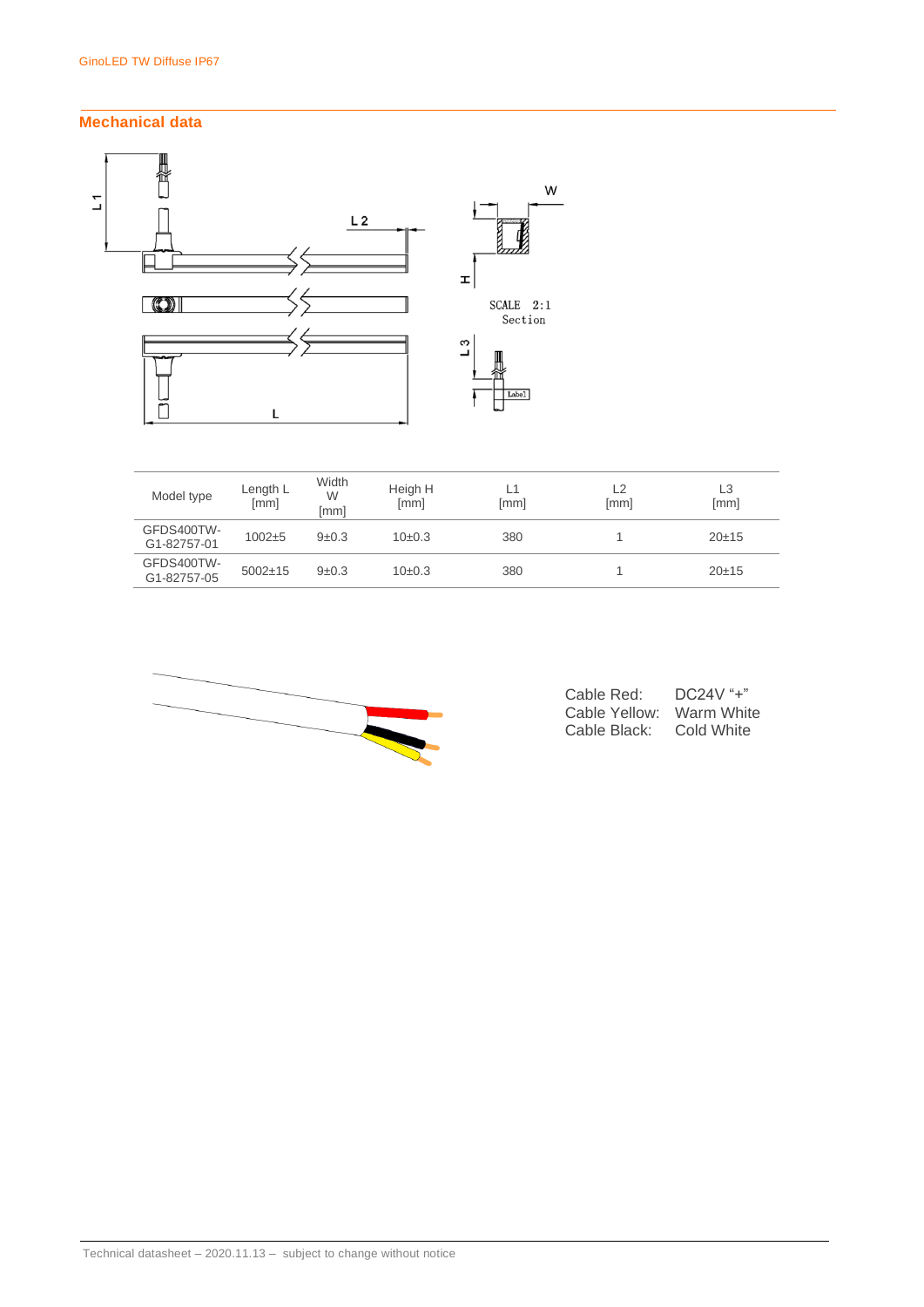GinoLED TW Diffuse IP67

**GFDS400TW-G1 SIDE bending direction** (yellow: light emitting surface)



**Optional accessories Endcap: 1.3 FX-GFDS13-G1-ENDCAP**



**Clip: 1.4 FX-GFPM-G1-TT-13H11-20**



| FX-GFPM-G1-TT-13H11-20 |        |       |        |  |
|------------------------|--------|-------|--------|--|
|                        |        | 13    |        |  |
| $12.4$ mm              | 11.0mm | 8.2mm | 20.0mm |  |

## **Track: FX-GFPM-G1-TT-13H11-1000**



| FX-GFPM-G1-TT-13H11-1000 |                   |       |  |  |  |
|--------------------------|-------------------|-------|--|--|--|
| LЗ<br>l 1                |                   |       |  |  |  |
| 1000 <sub>mm</sub>       | 150 <sub>mm</sub> | 5.2mm |  |  |  |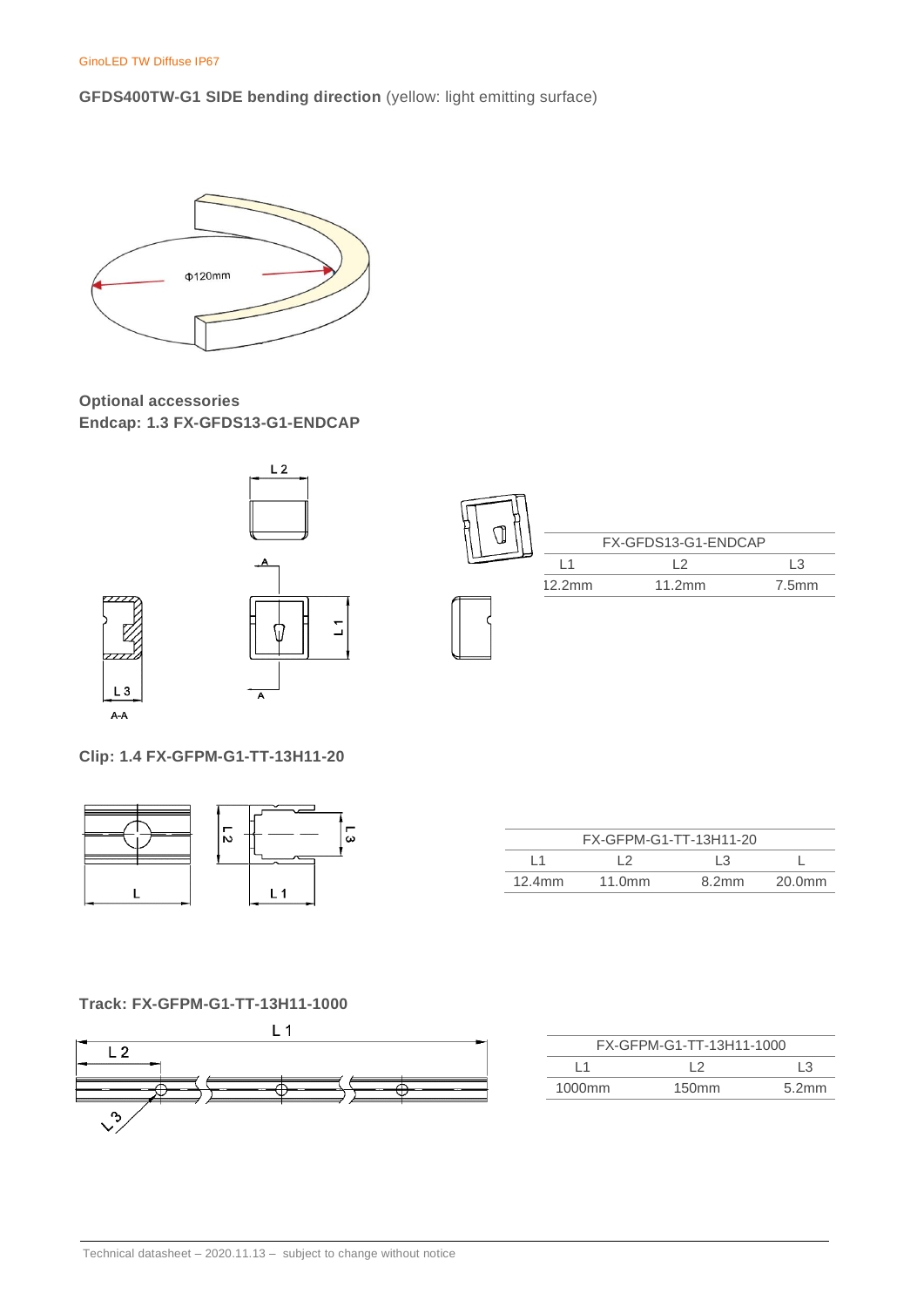# **Technical data**

### **GENERAL**

| Dimmable                         | Pulse width modulation (PWM)           |  |  |
|----------------------------------|----------------------------------------|--|--|
| Dimming range                    | $1, 100\%$                             |  |  |
| Lifetime                         | 50.000 hrs (L70B50 & L80B10, Tp rated) |  |  |
| Minimum bending radius           | 6 cm                                   |  |  |
| <b>Protection type</b>           | IP65                                   |  |  |
| Classification acc. to IEC 62031 | Built-in                               |  |  |

#### **REFERENCE DATA**

| <b>GFDT</b>        | Color temperature<br>TK1 |      | Voltage<br>IV1 | Im/m | W/m | <b>CRI</b> | <b>Performance</b><br>$@Ta = c$ |
|--------------------|--------------------------|------|----------------|------|-----|------------|---------------------------------|
|                    | Warm<br>White            | 2700 | 24V            | 400  | 6   | 80         | 25                              |
| GFDS400TW-G1-82757 | Cold<br>White            | 5700 | 24V            | 420  | 6   | 80         | 25                              |

# **Luminous Flux maintenance according to Tp value**



Note: Light flux varies with the temperature measured @Tc point; nominal values is given @Tc = Tp. Flux increases when Tc decreases.